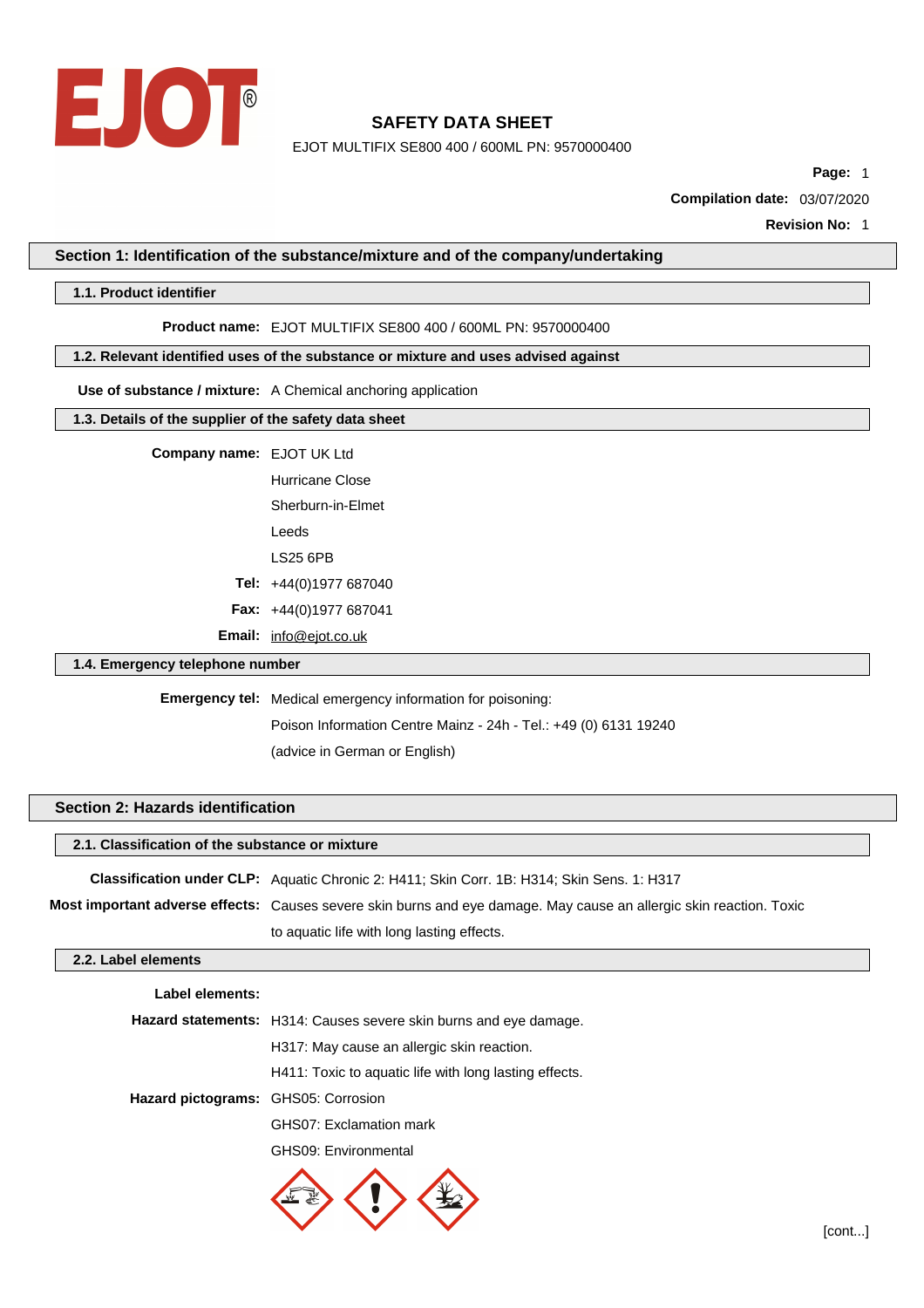# EJOT MULTIFIX SE800 400 / 600ML PN: 9570000400

| Signal words: Danger |                                                                                          |
|----------------------|------------------------------------------------------------------------------------------|
|                      | <b>Precautionary statements:</b> P260: Do not breathe dust/fumes/gas/mist/vapours/spray. |
|                      | P280: Wear protective gloves/protective clothing/eye protection/face protection.         |
|                      | P301+P330+P331: IF SWALLOWED: Rinse mouth. Do NOT induce vomiting                        |
|                      | P302+P352: IF ON SKIN: Wash with plenty of water.                                        |
|                      | P303+P361+P353: IF ON SKIN (or hair): Take off immediately all contaminated clothing.    |
|                      | Rinse skin with water.                                                                   |
|                      | P362+P364: Take off contaminated clothing and wash it before reuse.                      |
|                      | Haz. ingredients (label): BISPHENOL A-(EPICHLORHYDRIN) {REACTION PRODUCT}; FORMALDEHYDE, |
|                      | OLIGOMERIC REACTION PRODUCTS WITH 1-CHLORO-2,3-EPOXYPROPANE AND                          |
|                      | PHENOL; PHENOL, STYRENATED; 1,6-HEXANDIOLDIGLYCIDYLETHER; 3-                             |
|                      | AMINOMETHYL-3,5,5-TRIMETHYLCYCLOHEXYLAMINE; 1,3-BENZENEDIMETHANAMINE                     |

**2.3. Other hazards**

**Other hazards:** Not applicable.

**PBT:** This product is not identified as a PBT/vPvB substance.

## **Section 3: Composition/information on ingredients**

## **3.2. Mixtures**

### **Hazardous ingredients:**

BISPHENOL A-(EPICHLORHYDRIN) {REACTION PRODUCT} - REACH registered number(s): 01-2119456619-26- XXXX

| <b>EINECS</b> | CAS        | PBT / WEL                | <b>CLP Classification</b>                                                                  | Percent |
|---------------|------------|--------------------------|--------------------------------------------------------------------------------------------|---------|
| 500-033-5     | 25068-38-6 | $\overline{\phantom{0}}$ | Eye Irrit. 2: H319; Skin Irrit. 2: H315;<br>Skin Sens. 1: H317; Aquatic Chronic 2:<br>H411 | 10-20%  |

## FORMALDEHYDE, OLIGOMERIC REACTION PRODUCTS WITH 1-CHLORO-2,3-EPOXYPROPANE AND PHENOL - REACH registered number(s): 01-2119454392-40-XXXX

| 500-006-8 | ' 9003-36-5 | Aquatic Chronic 2: H411: Skin Irrit. 2: | 3-10% |
|-----------|-------------|-----------------------------------------|-------|
|           |             | H315: Skin Sens. 1: H317                |       |

### PHENOL, STYRENATED - REACH registered number(s): 01-2119980970-27-XXXX

| 262-975-0 | 61788-44-1 | Aquatic Chronic 2: H411; Skin Irrit. 2: | $3 - 10%$ |
|-----------|------------|-----------------------------------------|-----------|
|           |            | H315; Skin Sens. 1: H317                |           |

## 1,6-HEXANDIOLDIGLYCIDYLETHER - REACH registered number(s): 01-2119463471-41-0005

| 240-260-4 | 16096-31-4 | - | Aquatic Chronic 3: H412; Eye Irrit. 2:   | $3 - 10\%$ |
|-----------|------------|---|------------------------------------------|------------|
|           |            |   | H319; Skin Irrit. 2: H315; Skin Sens. 1: |            |
|           |            |   | H317                                     |            |

**Page:** 2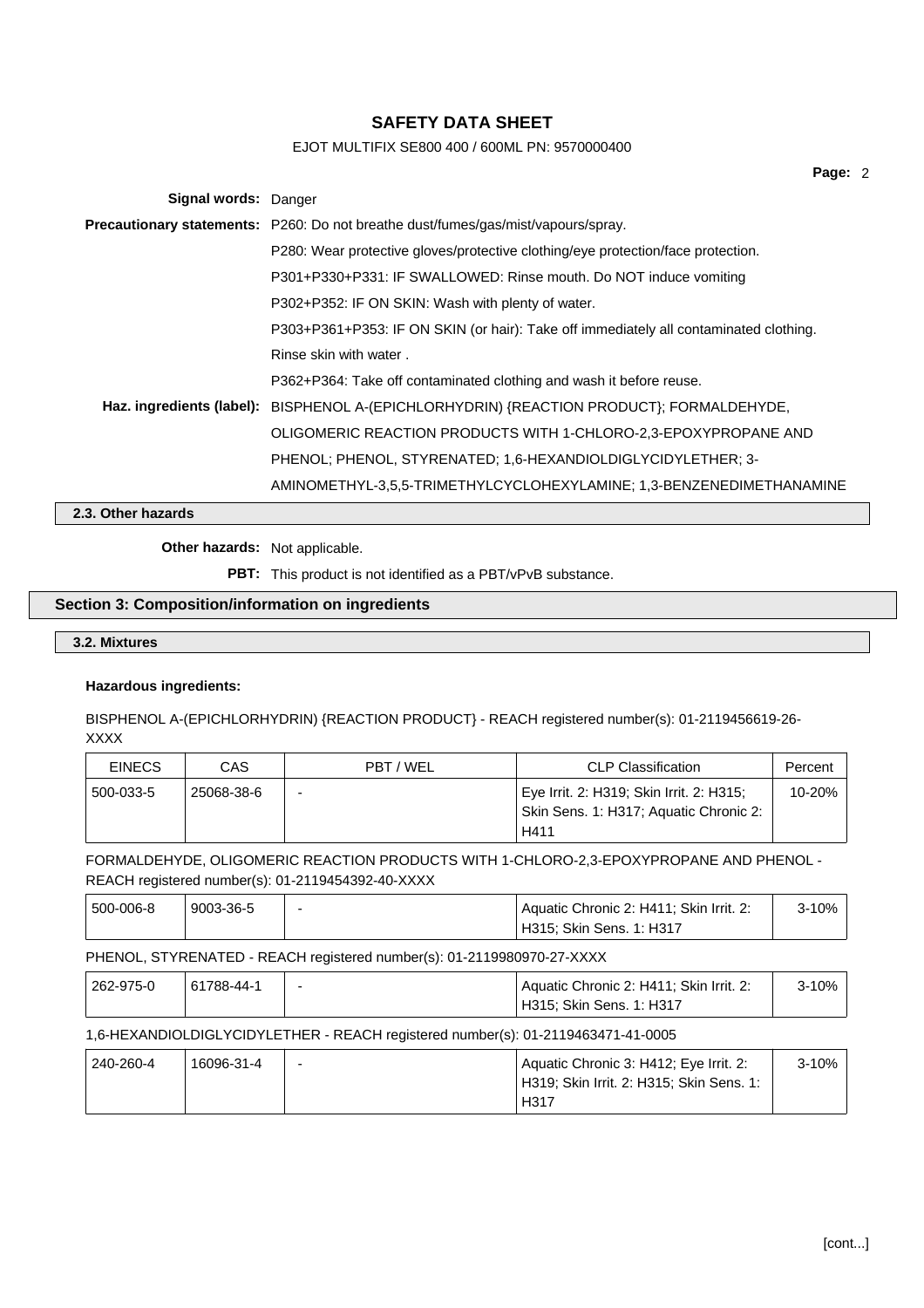## EJOT MULTIFIX SE800 400 / 600ML PN: 9570000400

#### **Page:** 3

#### 3-AMINOMETHYL-3,5,5-TRIMETHYLCYCLOHEXYLAMINE - REACH registered number(s): 01-2119514687-32-XXXX

| 220-666-8 | 2855-13-2                                                                    |  | Acute Tox. 4: H312; Acute Tox. 4: H302;<br>Skin Corr. 1B: H314; Skin Sens. 1:<br>H317; Aquatic Chronic 3: H412 | 3-10%    |  |
|-----------|------------------------------------------------------------------------------|--|----------------------------------------------------------------------------------------------------------------|----------|--|
|           | 1,3-BENZENEDIMETHANAMINE - REACH registered number(s): 01-2119480150-50-XXXX |  |                                                                                                                |          |  |
| 216-032-5 | 1477-55-0                                                                    |  | Skin Corr. 1B: H314; Acute Tox. 4:<br>H302; Acute Tox. 4: H332; Skin Sens.                                     | $1 - 3%$ |  |

#### **Section 4: First aid measures**

### **4.1. Description of first aid measures**

**Skin contact:** Remove all contaminated clothes and footwear immediately unless stuck to skin. Wash immediately with plenty of soap and water. Consult a doctor.

1: H317; Aquatic Chronic 3: H412

**Eye contact:** Bathe the eye with running water for 15 minutes. Consult a doctor.

**Ingestion:** Wash out mouth with water. Consult a doctor.

**Inhalation:** Remove casualty from exposure ensuring one's own safety whilst doing so. Consult a doctor.

#### **4.2. Most important symptoms and effects, both acute and delayed**

**Skin contact:** There may be irritation and redness at the site of contact.

**Eye contact:** There may be irritation and redness. The eyes may water profusely.

**Ingestion:** There may be soreness and redness of the mouth and throat.

**Inhalation:** Exposure may cause coughing or wheezing.

**Delayed / immediate effects:** No data available.

**4.3. Indication of any immediate medical attention and special treatment needed**

**Immediate / special treatment:** Show this safety data sheet to the doctor in attendance.

#### **Section 5: Fire-fighting measures**

#### **5.1. Extinguishing media**

**Extinguishing media:** Suitable extinguishing media for the surrounding fire should be used.

## **5.2. Special hazards arising from the substance or mixture**

**Exposure hazards:** In combustion emits toxic fumes.

#### **5.3. Advice for fire-fighters**

**Advice for fire-fighters:** Wear self-contained breathing apparatus. Wear protective clothing to prevent contact

with skin and eyes.

## **Section 6: Accidental release measures**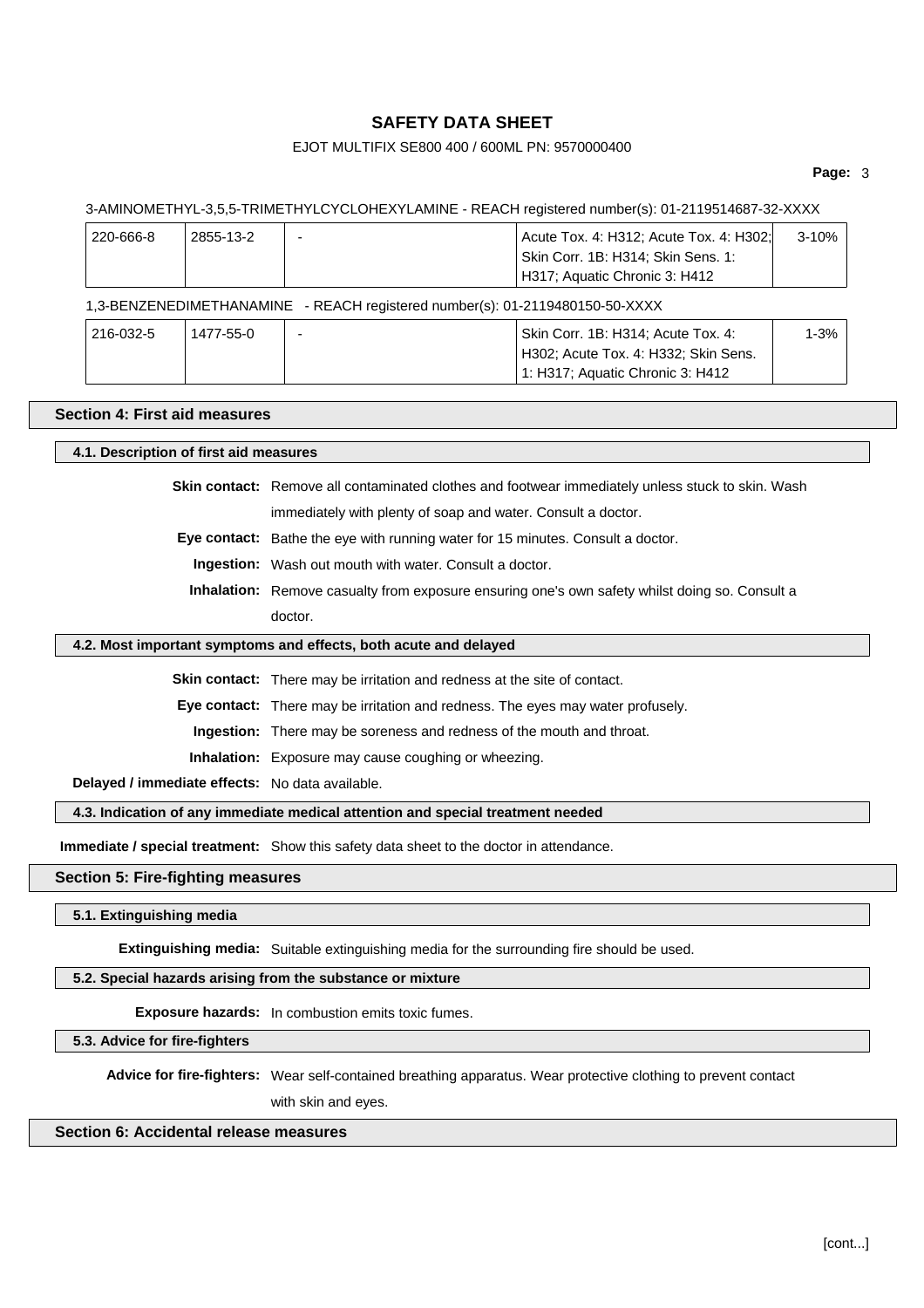### EJOT MULTIFIX SE800 400 / 600ML PN: 9570000400

#### **6.1. Personal precautions, protective equipment and emergency procedures**

**Personal precautions:** Do not attempt to take action without suitable protective clothing - see section 8 of SDS. Do not create dust. Refer to section 8 of SDS for personal protection details. Mark out the

contaminated area with signs and prevent access to unauthorised personnel.

#### **6.2. Environmental precautions**

**Environmental precautions:** Do not discharge into drains or rivers.

#### **6.3. Methods and material for containment and cleaning up**

**Clean-up procedures:** Transfer to a closable, labelled salvage container for disposal by an appropriate

method.

### **6.4. Reference to other sections**

**Reference to other sections:** Refer to section 13 of SDS.

### **Section 7: Handling and storage**

### **7.1. Precautions for safe handling**

**Handling requirements:** Avoid direct contact with the substance. Avoid the formation or spread of dust in the air.

#### **7.2. Conditions for safe storage, including any incompatibilities**

**Storage conditions:** Store in a cool, well ventilated area. Keep container tightly closed.

**Suitable packaging:** Must only be kept in original packaging.

#### **7.3. Specific end use(s)**

**Specific end use(s):** Building and construction work (SU19).

### **Section 8: Exposure controls/personal protection**

#### **8.1. Control parameters**

**Workplace exposure limits:** No data available.

#### **DNEL/PNEC Values**

#### **Hazardous ingredients:**

#### **PHENOL, STYRENATED**

| Type        | Exposure                   | Value                   | Population                | Effect   |
|-------------|----------------------------|-------------------------|---------------------------|----------|
| DNEL        | Inhalation (repeated dose) | $7.4 \,\mathrm{mq/m^3}$ | <b>Workers</b>            | Systemic |
| <b>DNEL</b> | Dermal (repeated dose)     | 2.1 mg/kg bw/day        | Workers                   | Systemic |
| DNEL        | Dermal (repeated dose)     | 1.31 mg/m <sup>3</sup>  | <b>General Population</b> | Systemic |
| DNEL        | Dermal (repeated dose)     | 750 µg/kg bw/day        | General Population        | Systemic |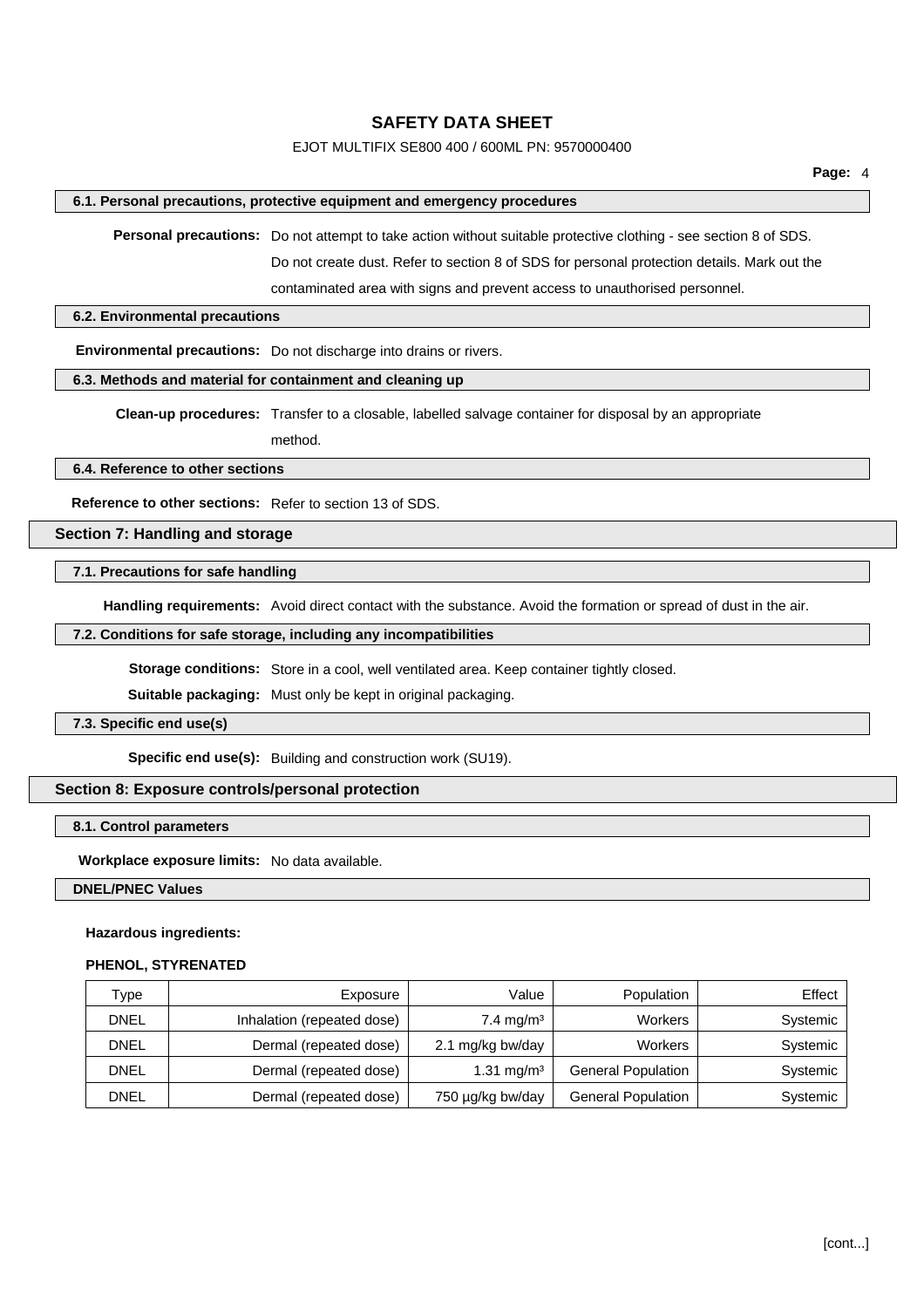# EJOT MULTIFIX SE800 400 / 600ML PN: 9570000400

### **Page:** 5

### **1,6-HEXANDIOLDIGLYCIDYLETHER**

| Type        | Exposure              | Value            | Population     | Effect   |
|-------------|-----------------------|------------------|----------------|----------|
| <b>DNEL</b> | Dermal                | 2.8 mg/kg bw/day | <b>Workers</b> | Systemic |
| <b>DNEL</b> | <b>Inhalation</b>     | 4.9 mg/m $3$     | <b>Workers</b> | Systemic |
| <b>PNEC</b> | Fresh water           | $0.0115$ mg/l    | -              |          |
| <b>PNEC</b> | Fresh water sediments | 0.283 mg/kg      | -              |          |
| <b>PNEC</b> | Marine water          | $0.00115$ mg/l   | -              |          |
| <b>PNEC</b> | Marine sediments      | 0.0283 mg/kg     | -              |          |
| <b>PNEC</b> | Soil (agricultural)   | $0.223$ mg/kg    | -              |          |

## **3-AMINOMETHYL-3,5,5-TRIMETHYLCYCLOHEXYLAMINE**

| туре        | Exposure          | Value                 | Population     | Effect   |
|-------------|-------------------|-----------------------|----------------|----------|
| <b>DNEL</b> | <b>Inhalation</b> | $20.1 \text{ mg/m}^3$ | <b>Workers</b> | Systemic |
| DNEL        | <b>Inhalation</b> | $20.1 \text{ mg/m}^3$ | Workers        | Local    |
| <b>DNEL</b> | Oral              | 0.526 mg/kg bw/day    | Consumers      | Systemic |
| <b>PNEC</b> | Marine water      | $0.006$ mg/l          | -              |          |

## **1,3-BENZENEDIMETHANAMINE#**

| $^{\mathsf{T}}$ ype | Exposure                   | Value           | Population     | Effect   |
|---------------------|----------------------------|-----------------|----------------|----------|
| <b>DNEL</b>         | Inhalation (repeated dose) | $1.2$ mg/m $3$  | <b>Workers</b> | Systemic |
| DNEL                | Inhalation (repeated dose) | $200\mu q/m^3$  | Workers        | Local    |
| <b>DNEL</b>         | Dermal                     | 330µg/kg bw/day | Workers        | Systemic |

#### **8.2. Exposure controls**

| Engineering measures: Ensure there is sufficient ventilation of the area.                                      |
|----------------------------------------------------------------------------------------------------------------|
| Respiratory protection: Self-contained breathing apparatus must be available in case of emergency. Respiratory |
| protective device with particle filter.                                                                        |
| <b>Hand protection:</b> Protective gloves. Nitrile gloves. Rubber gloves. Viton gloves. EN 374 Recommended     |
| thickness of material $>0.4$ mm. Breakthrough time of the glove material $>8$ hours. As the                    |
| product is a preperation of several substances, the resistance of the glove material can                       |
| not be calculated in advance and has therefore to be checked prior to the application.                         |
| <b>Eye protection:</b> Safety glasses. Ensure eye bath is to hand.                                             |
| <b>Skin protection:</b> Protective clothing.                                                                   |
| <b>Environmental:</b> Ensure all engineering measures mentioned in section 7 of SDS are in place.              |

## **Section 9: Physical and chemical properties**

### **9.1. Information on basic physical and chemical properties**

**State:** Paste

**Colour:** Various

**Odour:** Characteristic odour

# **Solubility in water:** Insoluble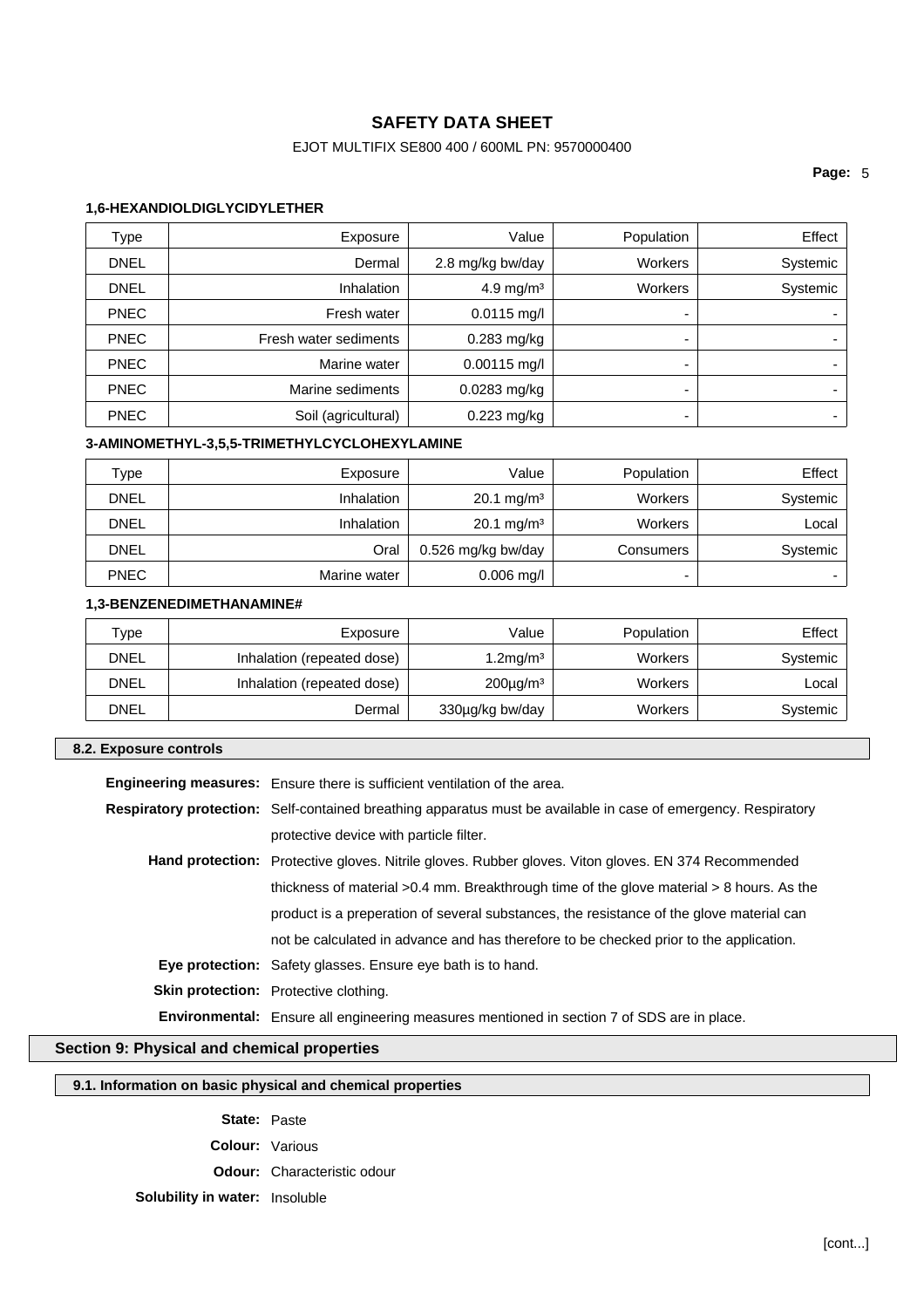## EJOT MULTIFIX SE800 400 / 600ML PN: 9570000400

**Page:** 6

| <b>Relative density: 1.5</b> | <b>VOC g/l: 0.00</b> |
|------------------------------|----------------------|
|                              |                      |

**9.2. Other information**

**Other information:** Solid suspension - classified as non-flammable according to results from Test N.1 test

method for readily combustible solids.

#### **Section 10: Stability and reactivity**

**10.1. Reactivity**

**Reactivity:** Stable under recommended transport or storage conditions.

**10.2. Chemical stability**

**Chemical stability:** Stable under normal conditions.

## **10.3. Possibility of hazardous reactions**

**Hazardous reactions:** Hazardous reactions will not occur under normal transport or storage conditions.

**10.4. Conditions to avoid**

**Conditions to avoid:** Heat.

**10.5. Incompatible materials**

**Materials to avoid:** Strong oxidising agents. Strong acids.

#### **10.6. Hazardous decomposition products**

**Haz. decomp. products:** In combustion emits toxic fumes.

### **Section 11: Toxicological information**

**11.1. Information on toxicological effects**

### **Hazardous ingredients:**

#### **BISPHENOL A-(EPICHLORHYDRIN) {REACTION PRODUCT}**

| ORL        | <b>MUS</b> | LD50 | 15600 | mg/kg |
|------------|------------|------|-------|-------|
| ' ORL      | <b>RAT</b> | LD50 | 11400 | mg/kg |
| <b>SKN</b> | . RBT      | LD50 | >20   | ml/kg |

#### **PHENOL, STYRENATED**

| DERMAL      | <b>RAT</b> | LD50 | >2000 | mg/kg |
|-------------|------------|------|-------|-------|
| <b>ORAL</b> | RAT        | LD50 | -2000 | mg/kg |

## **3-AMINOMETHYL-3,5,5-TRIMETHYLCYCLOHEXYLAMINE**

| $ -$<br>. | $\bigcap$ R $\Delta$<br>◡੶੶੶ | . .<br>⊃∧<br>$\mathbf{v}$ | LD50 | $- - -$<br>.,<br>1 U.SU | $II - 0$<br>$\mathbf{u}$ $\mathbf{v}$ |
|-----------|------------------------------|---------------------------|------|-------------------------|---------------------------------------|
|-----------|------------------------------|---------------------------|------|-------------------------|---------------------------------------|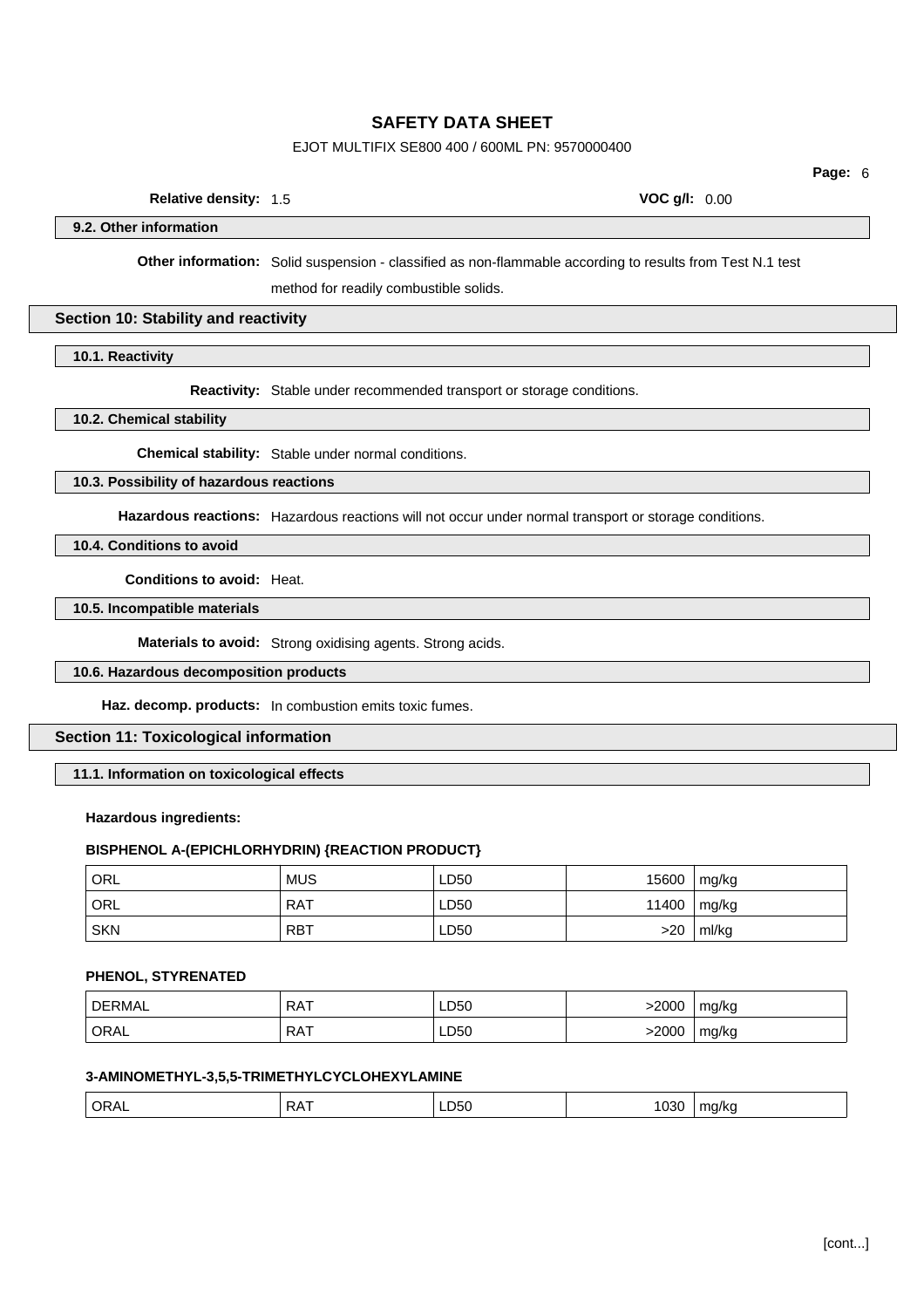## EJOT MULTIFIX SE800 400 / 600ML PN: 9570000400

**Page:** 7

#### **1,3-BENZENEDIMETHANAMINE#**

| <b>DERMAL</b>  | RAT        | LD50 | >2000 | mg/kg |
|----------------|------------|------|-------|-------|
| ORAL           | RAT        | LD50 | 930   | mg/kg |
| <b>VAPOURS</b> | <b>RAT</b> | LD50 |       | mg/kg |

#### **Relevant hazards for product:**

| Hazard                         | Route      | Basis                 |
|--------------------------------|------------|-----------------------|
| Skin corrosion/irritation      | <b>DRM</b> | Hazardous: calculated |
| Serious eye damage/irritation  | OPT        | Hazardous: calculated |
| Respiratory/skin sensitisation | <b>DRM</b> | Hazardous: calculated |

**Symptoms / routes of exposure**

**Skin contact:** There may be irritation and redness at the site of contact.

**Eye contact:** There may be irritation and redness. The eyes may water profusely.

**Ingestion:** There may be soreness and redness of the mouth and throat.

**Inhalation:** Exposure may cause coughing or wheezing.

**Delayed / immediate effects:** No data available.

**Other information:** Not applicable.

**Section 12: Ecological information**

**12.1. Toxicity**

### **Hazardous ingredients:**

### **PHENOL, STYRENATED**

| ALGAE                         | 72H ErC50 | 3.14     | mq/l |
|-------------------------------|-----------|----------|------|
| <b>Activated Sludge</b>       | 3H EC50   | 362      | mg/l |
| ZEBRAFISH (Brachydanio rerio) | 96H LC50  | $1 - 10$ | mg/l |

#### **1,3-BENZENEDIMETHANAMINE#**

| Daphnia magna                                 | 48H EC50  | 15.2             | mg/l |
|-----------------------------------------------|-----------|------------------|------|
| <b>FISH</b>                                   | 96H LC50  | $87.6 \mid$ mg/l |      |
| <b>GREEN ALGA (Selenastrum capricornutum)</b> | 72H ErC50 | 20.3             | mg/l |
| RAINBOW TROUT (Oncorhynchus mykiss)           | 96H LC50  | $>100$   mg/l    |      |

### **12.2. Persistence and degradability**

### **Persistence and degradability:** Biodegradable.

**12.3. Bioaccumulative potential**

**Bioaccumulative potential:** No bioaccumulation potential.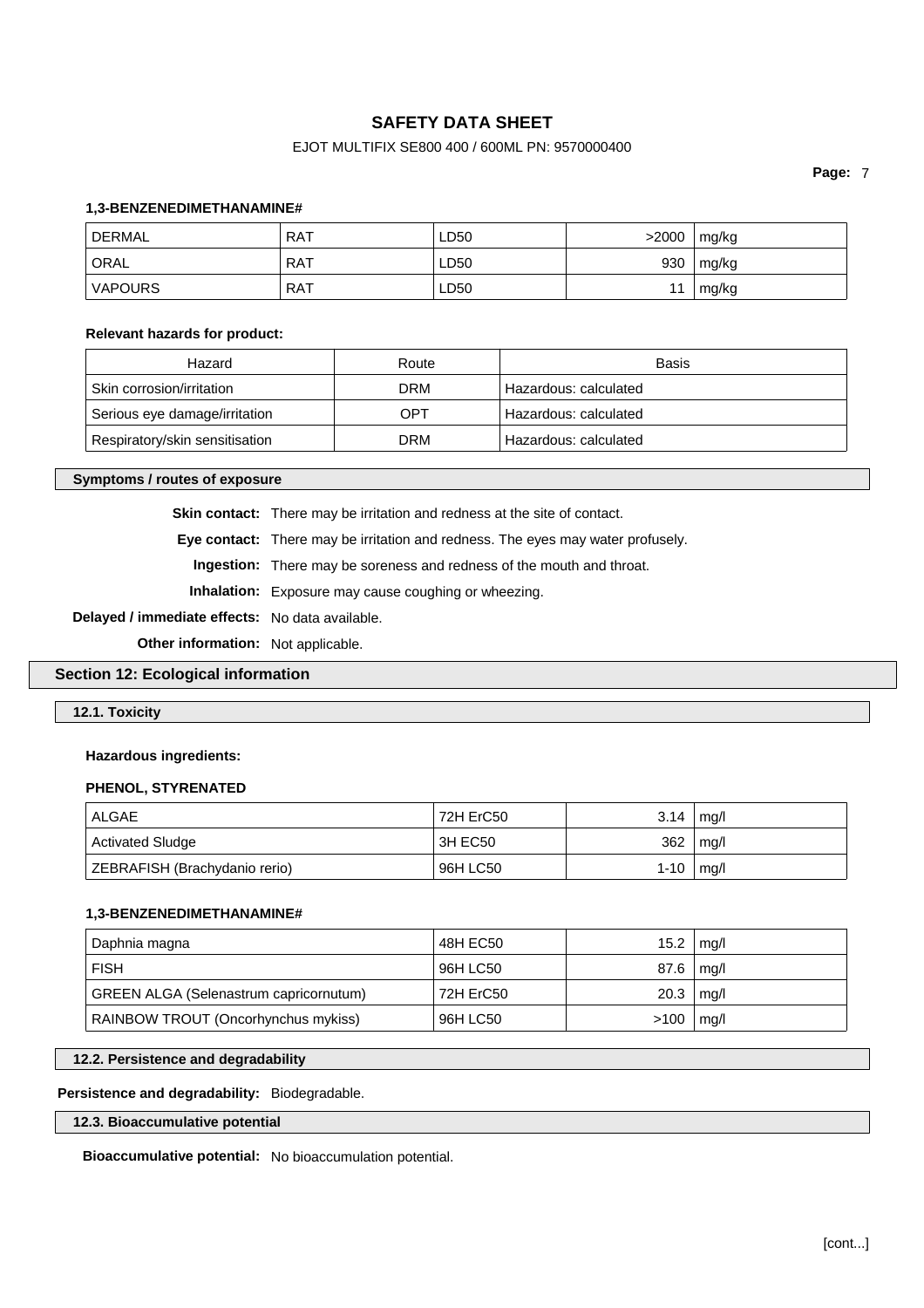## EJOT MULTIFIX SE800 400 / 600ML PN: 9570000400

## **12.4. Mobility in soil**

**Mobility:** Insoluble in water.

## **12.5. Results of PBT and vPvB assessment**

**PBT identification:** This product is not identified as a PBT/vPvB substance.

#### **12.6. Other adverse effects**

**Other adverse effects:** Negligible ecotoxicity.

#### **Section 13: Disposal considerations**

#### **13.1. Waste treatment methods**

|                             | <b>Disposal operations:</b> Transfer to a suitable container and arrange for collection by specialised disposal |
|-----------------------------|-----------------------------------------------------------------------------------------------------------------|
|                             | company.                                                                                                        |
| Waste code number: 08 04 09 |                                                                                                                 |
|                             | Disposal of packaging: Dispose of in a regulated landfill site or other method for hazardous or toxic wastes.   |
|                             | <b>NB:</b> The user's attention is drawn to the possible existence of regional or national                      |
|                             | regulations regarding disposal.                                                                                 |

### **Section 14: Transport information**

### **14.1. UN number**

**UN number:** UN1759

#### **14.2. UN proper shipping name**

#### **Shipping name:** CORROSIVE SOLID, N.O.S.

(3-AMINOMETHYL-3,5,5-TRIMETHYLCYCLOHEXYLAMINE; 1,3-

BENZENEDIMETHANAMINE)

**14.3. Transport hazard class(es)**

**Transport class:** 8

## **14.4. Packing group**

**Packing group:** II

**14.5. Environmental hazards**

**Environmentally hazardous:** Yes **Marine pollutant:** Yes

**14.6. Special precautions for user**

**Special precautions:** No special precautions.

**Tunnel code:** E

**Transport category:** 2

**IMDG seg. group:** 18